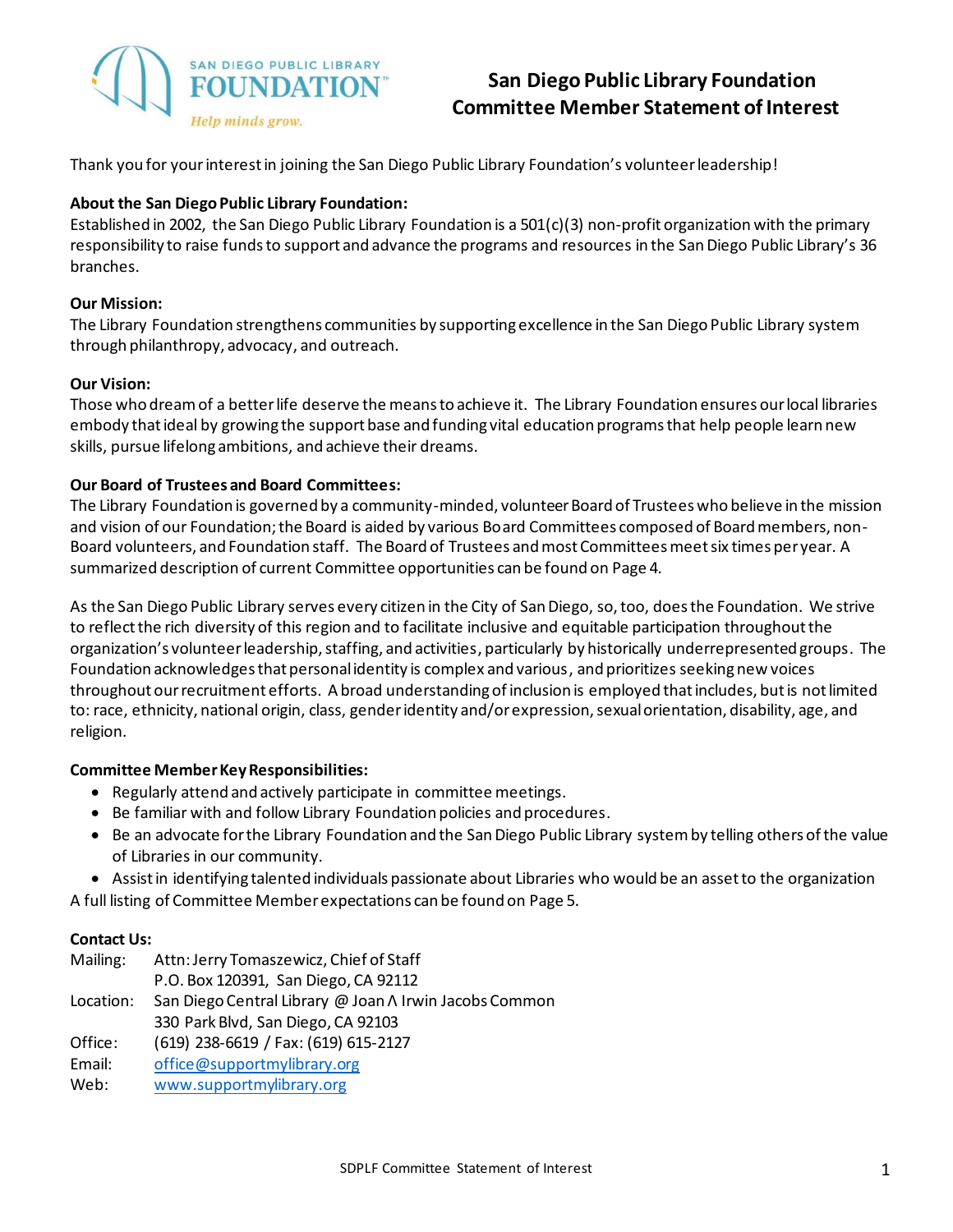Please use this form to provide valuable information about yourself to aid in advancement through the nomination process. You may attach separate pages if necessary.

# **Statement of Interest**

Please tell us about your love of libraries:

# **Committee Participation**

What would you like to derive personally from your participation on a committee (e.g. what types of experiences, skills to develop, interests to cultivate, etc.)?

# **Skills and Expertise**

Please list any specific skills or areas of expertise you have and would like to share during your committee service: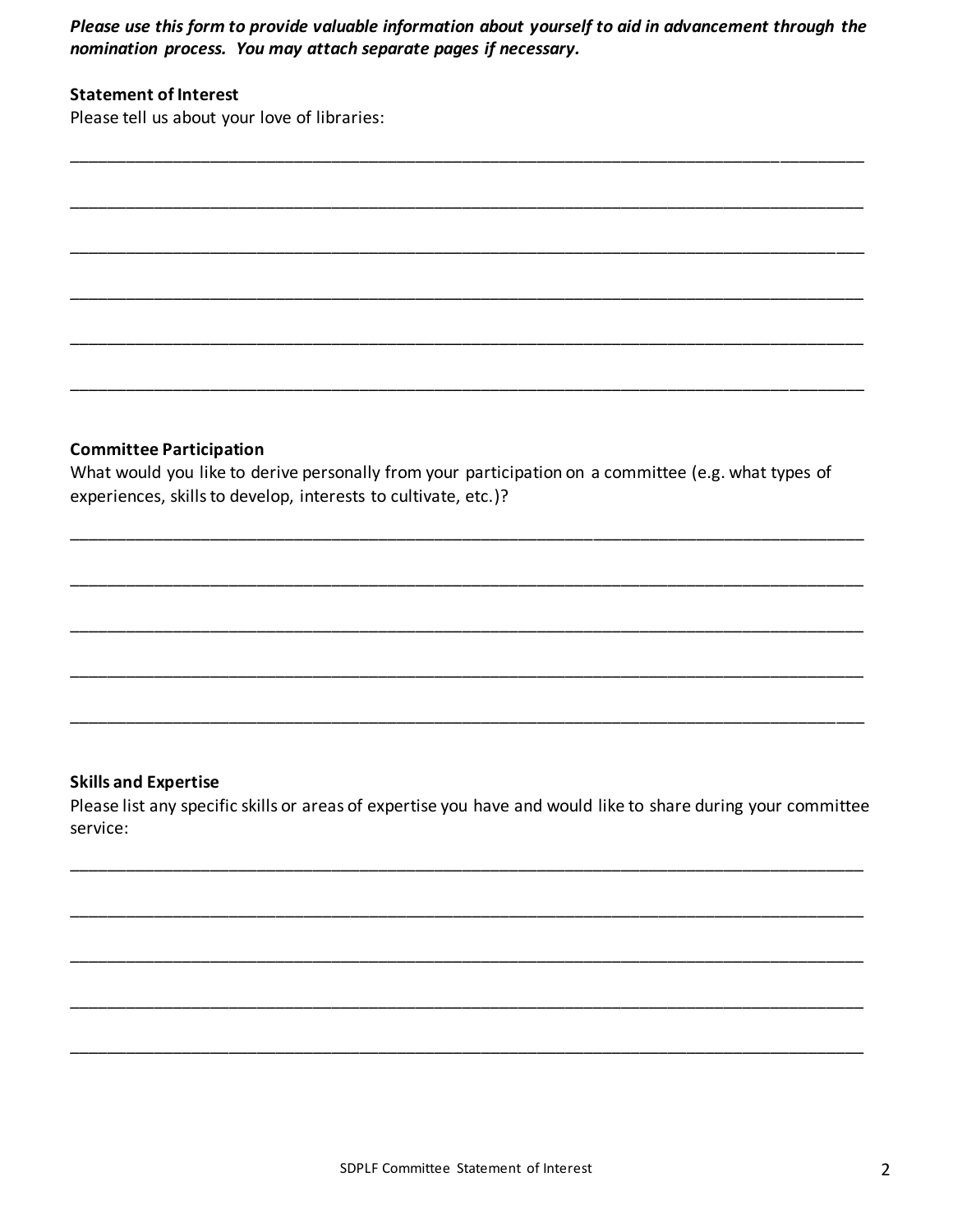# **Which Committee(s) are you interested in joining?** A description of each Committee is on Page 4.

*Check all that apply:*

- □ Advocacy and Public Policy
- □ Audit Committee
- □ Finance Committee
- □ Governance Committee
- □ Marketing and Communication Committee
- □ Nominating Committee

# **Personal Information**

The following information will be shared with the relevant Committee Chair(s):

| Name: (include any nickname you prefer): |  |
|------------------------------------------|--|
| <b>Mailing Address:</b>                  |  |

**Email Address**: \_\_\_\_\_\_\_\_\_\_\_\_\_\_\_\_\_\_\_\_\_\_\_\_\_\_\_\_\_\_\_\_\_\_\_\_\_\_\_\_\_\_\_\_\_\_\_\_\_\_\_\_\_\_\_\_\_\_\_\_\_\_\_\_\_\_\_\_\_\_\_\_\_

\_\_\_\_\_\_\_\_\_\_\_\_\_\_\_\_\_\_\_\_\_\_\_\_\_\_\_\_\_\_\_\_\_\_\_\_\_\_\_\_\_\_\_\_\_\_\_\_\_\_\_\_\_\_\_\_\_\_\_\_\_\_\_\_\_\_\_\_\_\_\_\_\_\_\_\_\_\_\_\_\_\_\_\_\_\_

# **Other current organizational affiliations**

Please share the names of your other current organizational affiliations and your role(s) at each:

| ∽        |  |
|----------|--|
|          |  |
| 2<br>. ب |  |

# **Agreement and Signature**

By submitting this Statement of Interest, I understand that if I am accepted as a Committee member I am committing to follow the bylaws, policies, and procedures that govern the organization, and I will participate to the best of my ability to help advance the mission of the Foundation.

| Name (printed): |  |  |
|-----------------|--|--|
| Signature:      |  |  |
| Date:           |  |  |

# **Application Directions:**

Please complete this form, attach a brief bio, and submit all materials to [office@supportmylibrary.org,](mailto:office@supportmylibrary.org) or by mail to the mailing address listed on Page 1.

Attachments:

Standing Board Committees Descriptions – page 4 Committee Member Responsibilities Agreement – page 5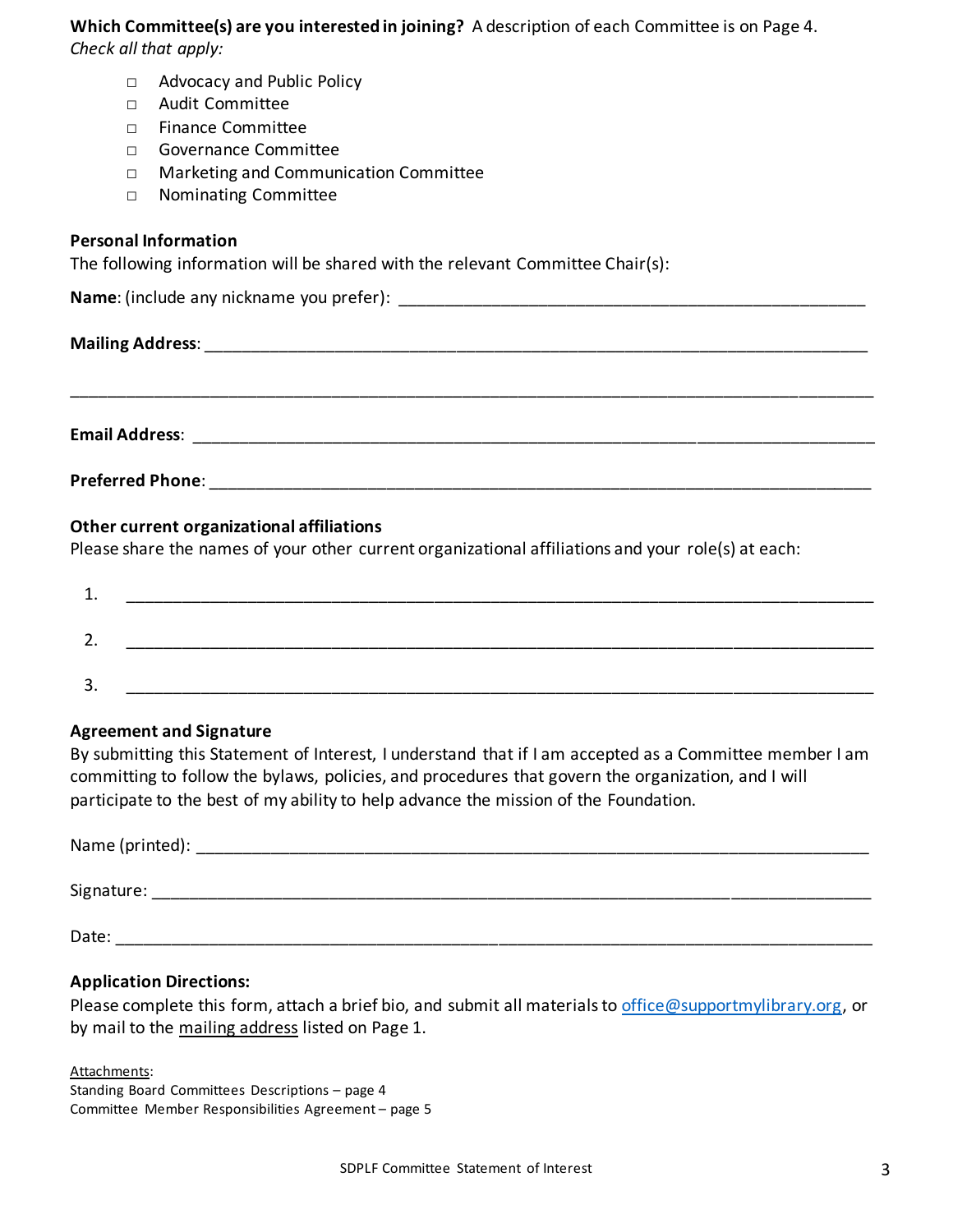

# **San Diego Public Library Foundation Standing Board Committees**

#### **Advocacy & Public Policy Committee**

The Advocacy & Public Policy Committee supports the Foundation's advocacy and public policy efforts by collaborating with the Friends of the San Diego Public Library and the Library Commission to educate elected and City officials on the continued value, relevancy, and existing needs of the Library, and to advocate for the resources required to build and sustain a worldclass Library system that supports and enriches our community by providing transformative educational and enrichment programs to all San Diegans. Much of the committee's work is done outside of the committee's bi-monthly meetings.

*FY22 meeting schedule: first Tuesday of even-numbered months from 12-1:30 p.m.* 

#### **Audit Committee**

The Audit Committee oversees all material aspects of the organization's financial reporting, internal controls, and audit functions, except for those specifically related to the responsibilities of another standing committee. The committee includes a particular focus on the qualitative aspects of financial reporting, compliance with significant applicable legal, ethical, and regulatory requirements, and maintaining strong positive working relationships with management, external auditors, counsel, and other committee advisors.

*FY22 meeting schedule: at least twice a year, with days and times determined as needed*

#### **Finance Committee**

The Finance Committee monitors the financial performance of the Foundation and recommends policies, goals, and budgets to the Board of Trustees that support the mission, values, and goals of the Foundation. Key activities include producing and recommending an annual budget, reviewing monthly and annual financial results and variance to the budget, recommending internal accounting and financial reporting policies, evaluating financial aspects of major proposed programs and transactions, analyzing the Foundation's risk management and insurance programs, and approving the selection of independent investment advisors.

*FY22 meeting schedule: six meetings a year on Tuesdays, generally in even-numbered months, from 9-10:30 a.m.*

#### **Governance Committee**

The Governance Committee assists the Board of Trustees in undertaking and fulfilling its oversight responsibilities in connection with the Foundation's bylaws, and ensures the Board's practices and policies are in legal and ethical compliance. Governance works with other committees to find, recruit, and onboard new committee and Board members, conducts annual assessments of the Board's performance, and oversees ongoing Board education to ensure Trustees are knowledgeable about nonprofit issues in general, and the Library Foundation in particular.

*FY22 meeting schedule: second Thursday of even-numbered months from 9-10:30 a.m.*

#### **Marketing and Communications Committee**

The Marketing and Communications Committee is an engaged group of professionals with diverse backgrounds and deep experience in both marketing and communications. They represent a wide range of organizations and bring valuable outside expertise to the Foundation. This includes providing counsel on the strategic use of resources to increase awareness among donors and potential donors about the Foundation and its mission to support and enhance the work and reach of the Library.

*FY22 meeting schedule: second Wednesday of even-numbered months from 8:30-10:00 a.m.*

#### **Nominating Committee**

The Nominating Committee determines the leadership needs of the organization and identifies and recommends candidates to assume key positions on the Foundation's Board of Trustees and committees. This includes identifying opportunities, connections, and individuals to strengthen the Board and Board committees, annually recommending a Slate of Officers to lead the Board, and filling any Board vacancies expeditiously.

While every member of the Foundation is encouraged to suggest new passionate library supporters as potential candidates to the Board and committees, it is the Nominating Committee which acts as coordinator and process-keeper.

*FY22 meeting schedule: first Tuesday of even-numbered months from 9:30-11:00 a.m.*